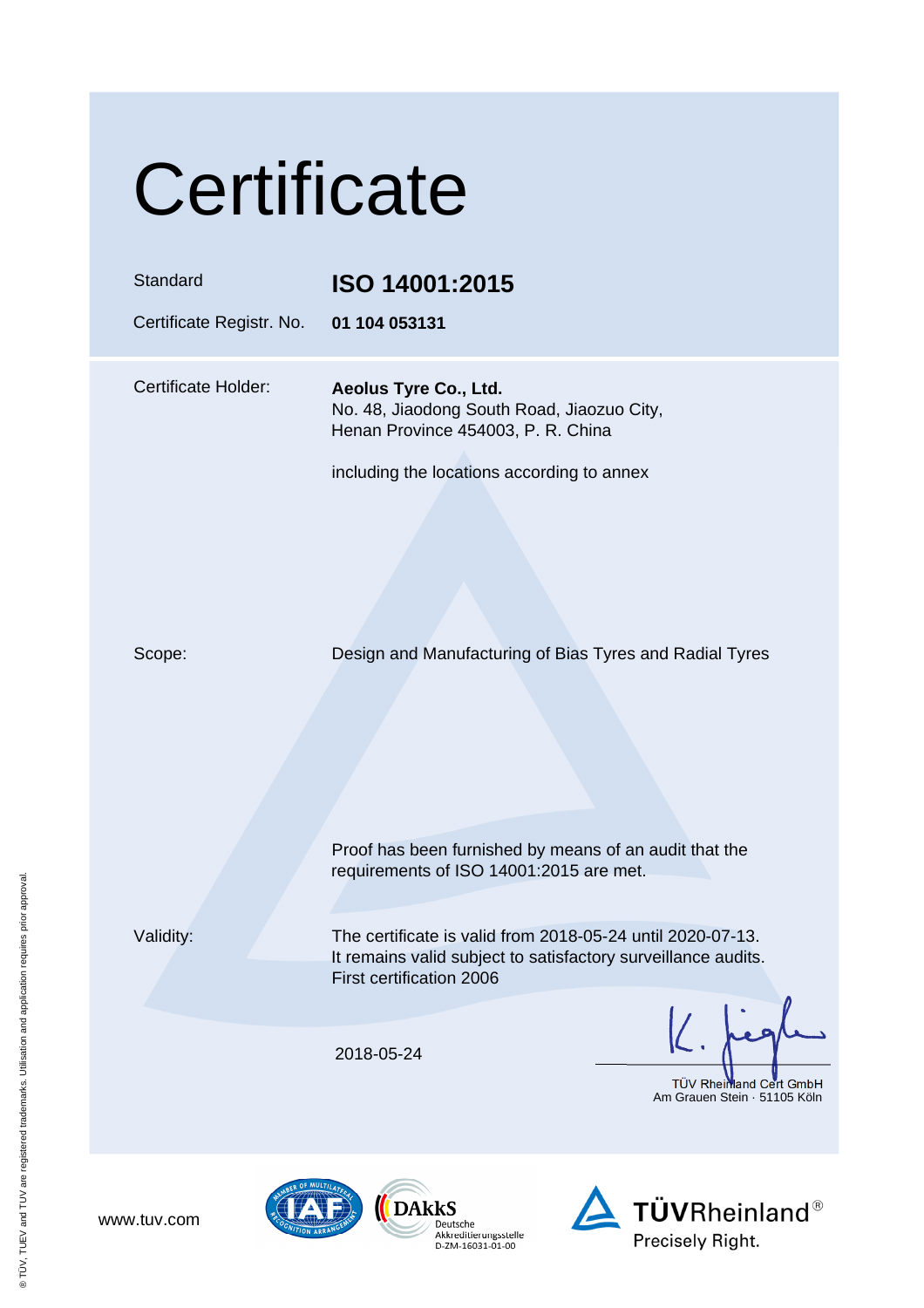## Annex to certificate

Standard **ISO 14001:2015** 

Certificate Registr. No. **01 104 053131** 

## **No.** Location **Scope** /01 Aeolus Tyre Co., Ltd. No. 48, Jiaodong South Road, Jiaozuo City, Henan Province 454003, P. R. China Design and Manufacturing of Bias Tyres and Radial Tyres

/02 Aeolus Tyre Co., Ltd. No. 3529, Fengshou Road, Zhongzhan District, Jiaozuo City, Henan Province 454191, P. R. China

Manufacturing of Radial Tyres

2018-05-24

TÜV Rheinland Cert GmbH Am Grauen Stein · 51105 Köln

Page 1 of 1



www.tuv.com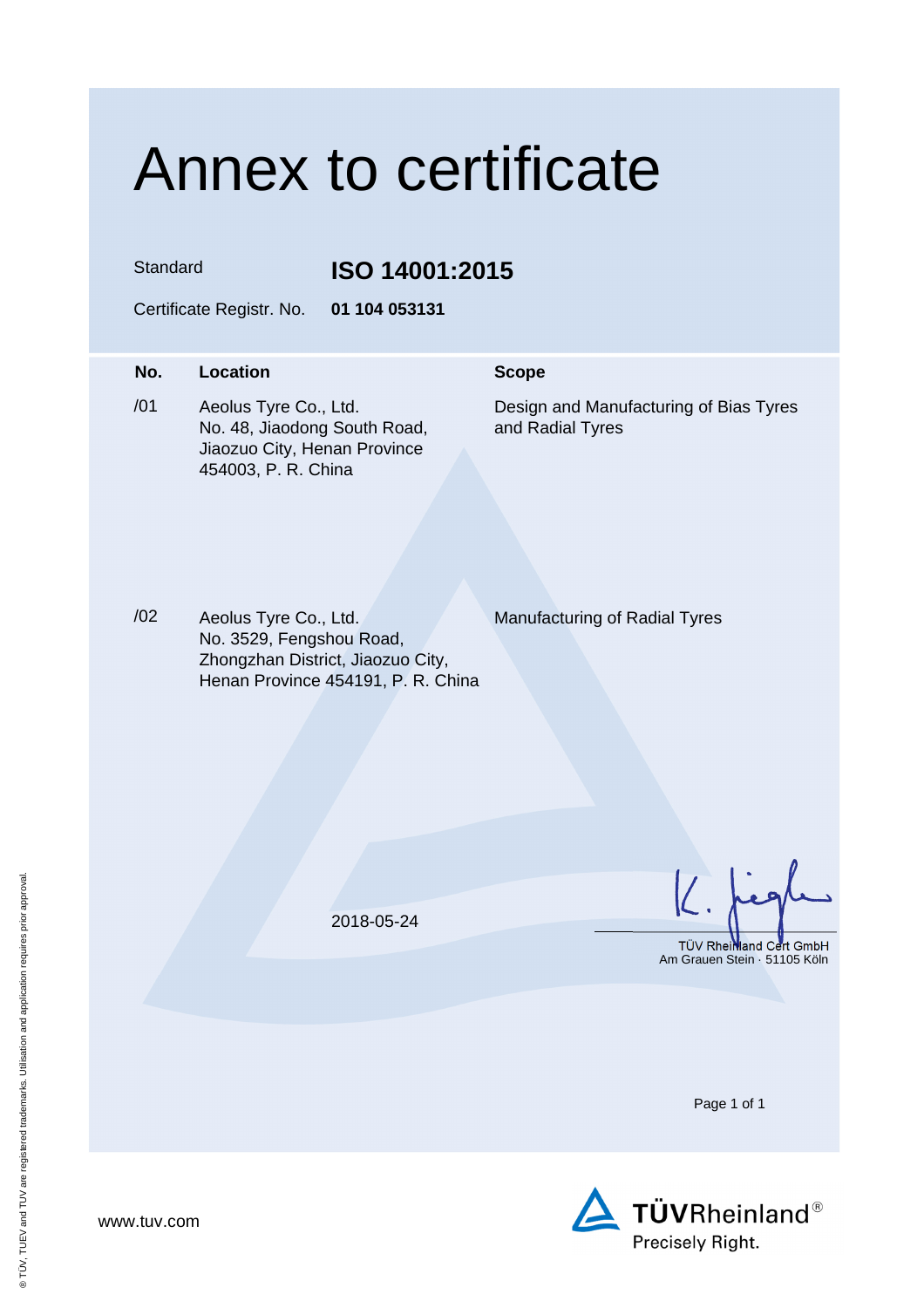|  | Certificate |
|--|-------------|
|  |             |

## Standard **ISO 14001:2015**

Certificate Registr. No. **01 104 053131/01**

Certificate Holder: **Aeolus Tyre Co., Ltd.**  No. 48, Jiaodong South Road, Jiaozuo City, Henan Province 454003, P. R. China

Scope: Design and Manufacturing of Bias Tyres and Radial Tyres

 Proof has been furnished by means of an audit that the requirements of ISO 14001:2015 are met.

www.tuv.com

Validity: The certificate is valid in conjunction with the main certificate from 2018-05-24 until 2020-07-13. It remains valid subject to satisfactory surveillance audits.

2018-05-24

TÜV Rheimland Cert GmbH Am Grauen Stein · 51105 Köln